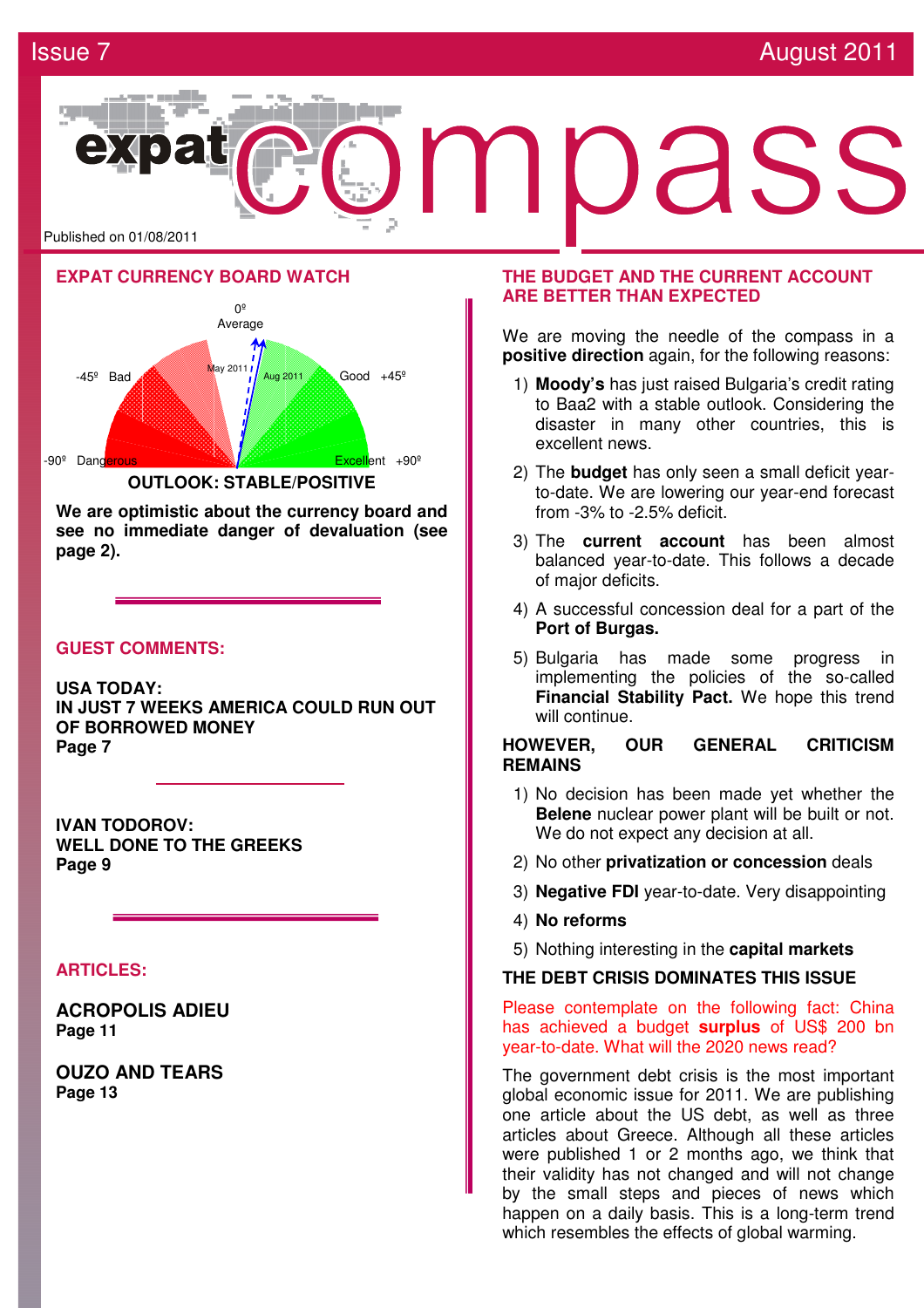## **EXPAT CURRENCY BOARD WATCH**



exparca

In the last year, the main issue of concern for the business community in Bulgaria and globally has been the debt crisis, including in Greece. Bulgaria has not been directly hit by these tremors. While Bulgaria has not started moving on a growth path yet, here is our positive conclusion:

## **We are optimistic about the currency board and see no immediate danger of devaluation.**

In the future months and years, we will continue constantly monitoring the development of relevant economic indicators in order to assess the health of the currency board and to potentially predict any negative events, should they ever occur.

| Date        | Reading of the<br><b>Compass (Angular</b><br>Degrees) | Change        | <b>Comment</b>                                                    |
|-------------|-------------------------------------------------------|---------------|-------------------------------------------------------------------|
| 2005        | $+64^{\circ}$                                         |               | Currency board very stable                                        |
| 2008        | $+44^{\circ}$                                         | $-20o$        | Deterioration due to current account concerns                     |
| Jan 2010    | $+20°$                                                | $-24^{\circ}$ | Deterioration due to budget and recession concerns                |
| Mar 2010    | $+9^{\circ}$                                          |               | -11 <sup>º</sup> Deterioration due to budget and reforms concerns |
| Jun 2010    | 0º                                                    | $-9°$         | Deterioration due to budget and reforms concerns                  |
| Oct 2010    | $+4^{\circ}$                                          |               | $+4^{\circ}$ Improvement due to exports growth                    |
| Feb 2011    | $+8°$                                                 | $+4^{\circ}$  | Improvement in many economic indicators                           |
| May 2011    | $+10°$                                                | $+2^{\circ}$  | Smaller concerns about the budget                                 |
| August 2011 | $+12°$                                                |               | +2 <sup>o</sup> Small budget and trade deficits                   |

It is becoming more difficult to draw all the arrows and the dates in the picture. That is why, we are also providing a table with all the historical data. The measure is angular degrees  $(2)$ . The reading of the Compass can change between +90º (horizontal to the right, Excellent) and -90º (horizontal to the left, Dangerous).  $0^{\circ}$  is a neutral (vertical upwards, Average) reading.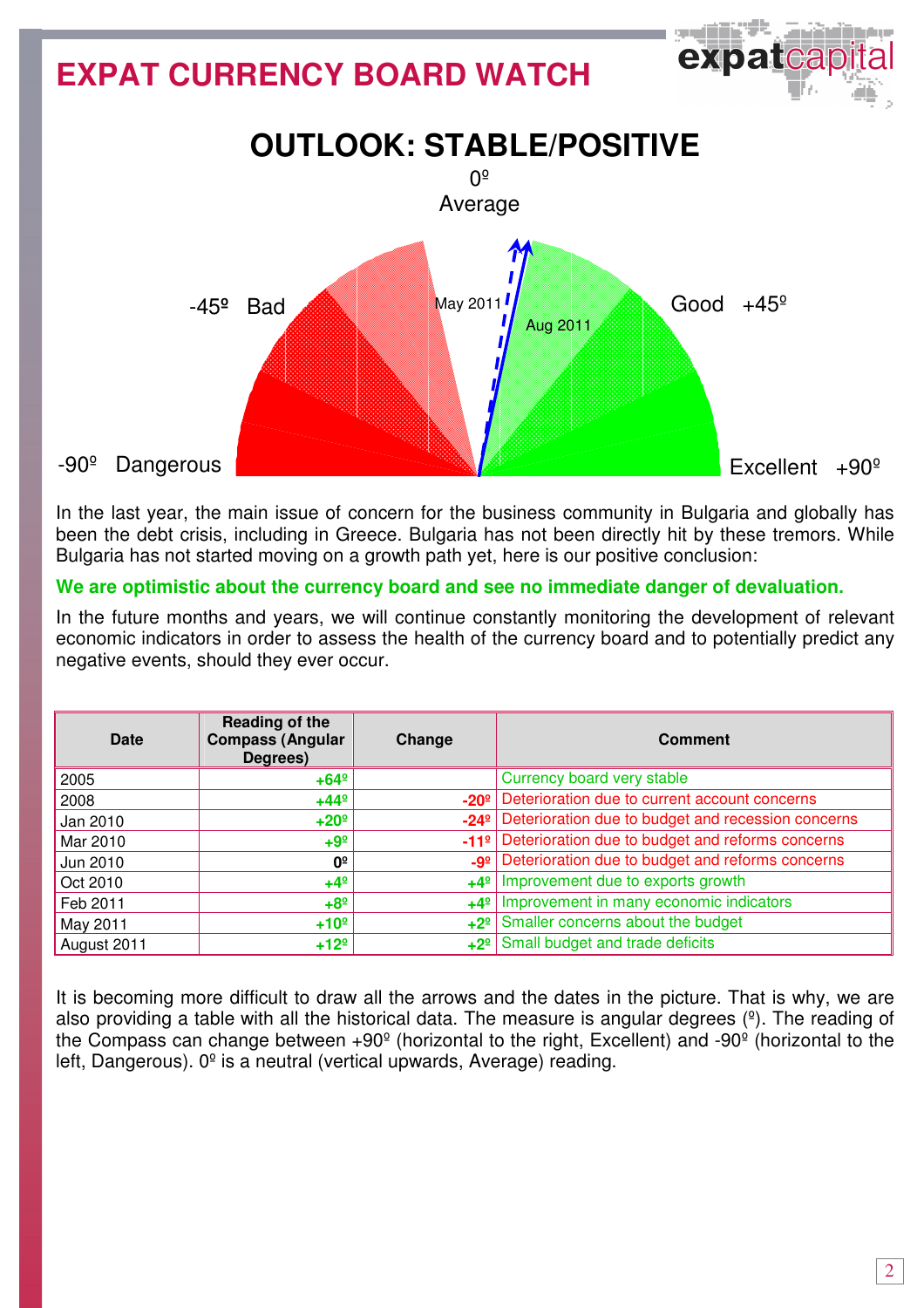

How to assess the stability of the currency board and to predict any danger of devaluation? We suggest the following check-list of 16 questions and provide our answers:

| <b>ISSUE</b>                                                                                                                                                                                                                                      | <b>OLD</b>        | <b>NEW</b>        | <b>COMMENTS</b>                                                                    |
|---------------------------------------------------------------------------------------------------------------------------------------------------------------------------------------------------------------------------------------------------|-------------------|-------------------|------------------------------------------------------------------------------------|
| <b>I. Political issues</b><br>1. Does the government support the currency board?<br>2. Does the Central Bank support the currency board?<br>3. Do the European institutions (EC, ECB)<br>support Bulgaria in joining the ERM II and the Eurozone? | $+ +$<br>+++      | $+ +$<br>$+ + +$  | Yes<br>Yes, absolutely<br>Not much                                                 |
| II. Budget and debt<br>4. Budget balance<br>5. Budget spending<br>6. Government debt<br>7. Foreign liabilities of the private sector<br>8. Fiscal reserves                                                                                        | $+ +$<br>***<br>٠ | $+ +$<br>+++<br>٠ | Deficit, moderate<br>Not excessive anymore<br>Very low<br>High, falling<br>Average |
| III. Economic cycle related issues<br>9. GDP growth<br>10. Inflation<br>11. Unemployment<br>12. Strength of the banking system                                                                                                                    | ++<br>٠           |                   | Close to zero<br>Moderate, rising<br>Average<br>Average                            |
| <b>IV. External balances</b><br>13. Current account deficit, trade deficit<br>14. Foreign direct investment<br>15. Revenues from international tourism<br>16. Foreign exchange reserves                                                           | ٠<br>$+ +$<br>++  | ---<br>++         | Improving fast<br>Negative<br>Moderate, rising in 2011<br>High                     |

Legend: Good Bad

1) The first change we are making in the table relates to the **FDI** which has been negative year-todate. Very disappointing. Hence, we are lowering our 2011 FDI forecast from above EUR 1 bn to EUR 500 mln. At levels around 0, the FDI trend is difficult to forecast as any small inflow or outflow might change the number from positive to negative or vice versa.

2) The second change is related to **unemployment.** While the unemployment in Bulgaria is not as dangerous as in Spain or Greece, it crept up during the winter. Although the absolute numbers are now falling for seasonal reasons, the 2011 census has just changed the base. Due to the population decrease, the June 2011 number is 9.56%, or 375 thousand people. We would place this number on the high side of 'average'.

3) Otherwise, the trends in the economy have not changed since May. **GDP growth** and business sentiment are weak. As we expected in May, we are now reducing our 2011 GDP growth forecast from  $+3\%$  to  $+2.5\%$ .

4) The **budget** has been in a better shape than last year, and in line with our expectations. H1 2011 deficit: BGN -650 mln, -0.9% GDP. Our 2011 forecast: -2.5%, improved from the previous -3%. We think that the H2 budget risks are on the expenditure side and are related to the Oct-Nov elections.

5) The **current account** has seen a surplus during some of the months in 2011 – for the first time for over a decade. This is both due to the rising exports and to the low domestic demand. This is excellent news from the point of view of the currency board.

6) However, this is coupled with net capital outflows due to the **repayment of foreign liabilities** by the private sector – a logical and good trend by itself, but not positive for the forex reserves.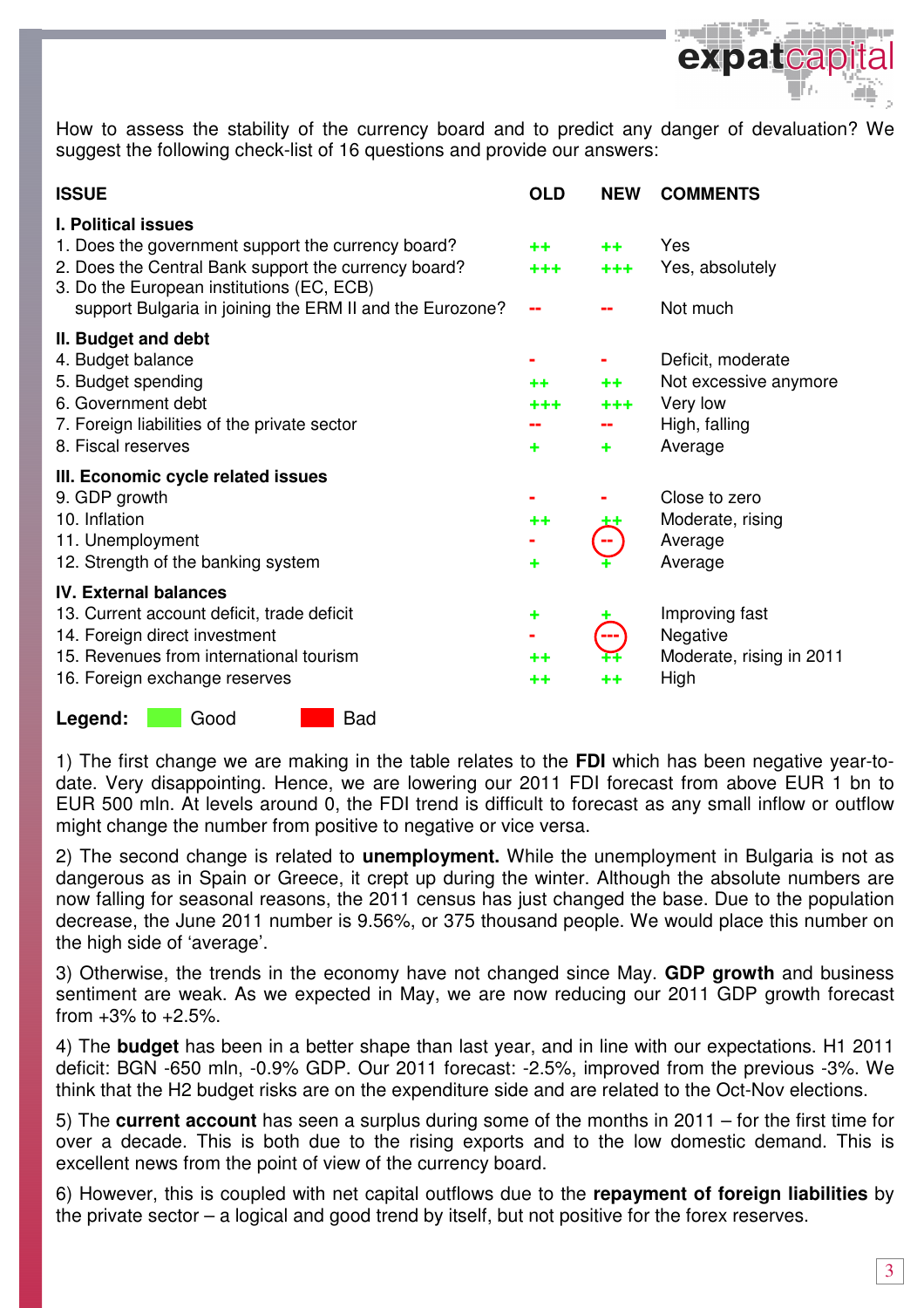# **INDICATORS, 2011**

## І**) Budget Surplus/Deficit, % GDP, 2011**



## **III) Government Debt, % GDP, 2011, Year-End**



## **V) Inflation, %, 2011, Year-End**



ІІ**) Budget Spending, % GDP, 2011** 

**SHEET!** 

expatcap

adina a



### І**V) Real GDP Growth, %, 2011**



## **V**І**) Current Account Deficit, % GDP, 2011**



### **VII) Unemployment, %, 2011, Year-End**

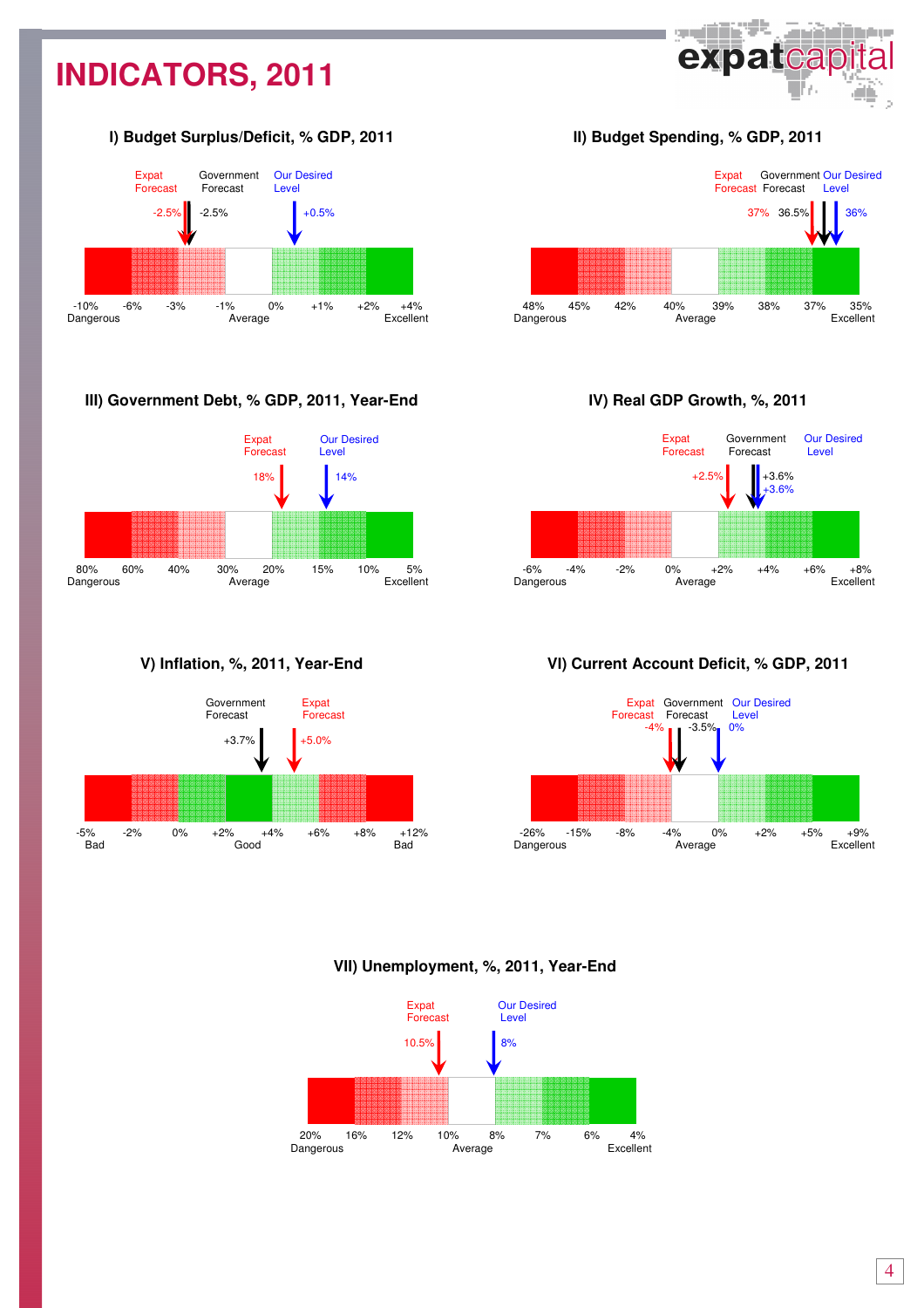# **ANALYSIS**



## **REFORM WATCH (1): SECTORS**

### **1) Minimum wage up by 12.5% – moderate**

Bowing to some pressure from the unions, the government has increased the minimum wage from BGN 240 to BGN 270. It had not been changed for over 2 years. Although we might question the appropriateness of such a move, the effect on the budget is not large. We are more worried about the secondary effects, such as the possible upward pressure on private sector wages.

## **2) Widow(er) pensions up by a third**

In a similar move, the pensions for widows (a fraction of the deceased spouse's former pension) were increased by a third. The change should cost the budget some BGN 132 mln per year.

### **Our comment:**

Our readers must have noticed our very conservative position as far as budget spending is concerned, with a special attention to pensions. In the previous issues of Expat Compass, we repeatedly argued against any increases of pensions. Our view is that pensions were raised unreasonably in 2007-09, and that the budget is spending too much on this. Thus, we have supported the government's otherwise unpopular policy of freezing them since 2009. Gradually, inflation and the nominal increase of GDP should reduce the pension spending as % of GDP – positive for the budget.

In view of all this, such a small increase only of certain pensions would raise the total pension spending by less than 2% per year. We consider this a very small gesture to the public pressure. As long as this is not just a prelude to future increases, we do not consider this a big problem. However, in a [financial] earthquake, the first tremor is usually followed by additional ones.

## **3) The concession deal for a part of the Burgas port seems to be successful…**

A part of the country's largest port has been given on concession to Navibulgar (BMF) – the large Bulgarian sea shipping company. Very good.

## **4) …However, there are no other notable privatization or concession deals**

This government might finish its term with the smallest number of deals and reforms. Even the leftist and otherwise disastrous Videnov cabinet in 1996-97 had many privatization deals.

## **5) Overall: no reforms**

Nothing important can be mentioned in any of the sectors below:

- pensions (crucial for the budget)
- healthcare (crucial)
- education and science (important)
- capital markets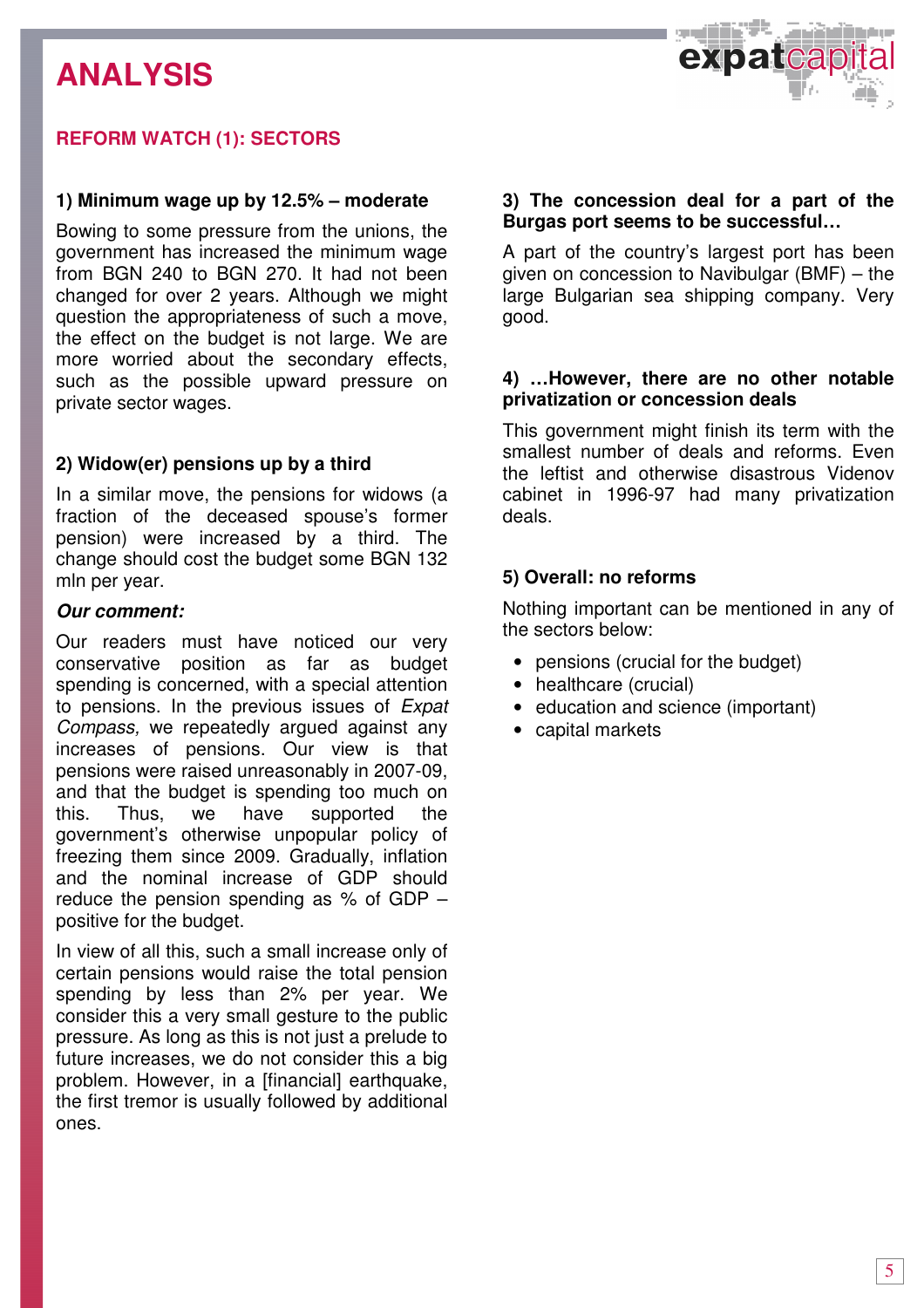## **ANALYSIS**



## **REFORM WATCH (2): THE FINANCIAL STABILITY PACT AND THE EURO PLUS PACT**

## **We support budget discipline**

On this issue, we continue to support the government, as well as the Finance Ministry's position. Let us remind you of our previous articles. In the February 2011 (#5) issue of Expat Compass, we expressed our approval of measures which would:

- put a ceiling on budget deficits (we favor balance budgets)
- make increases of direct taxes difficult (we support low direct taxes)
- limit government spending as % of GDP (we prefer low budget spending)

In the May 2011 (#6) issue, we wrote comments about the EU's Euro Plus Pact, and supported most (not all) of the measures:

- abolition of wage/salary indexation systems
- mutual recognition of diplomas
- adjustment of the pension system to the demographic development (read: limit the growth of pensions)
- debt alert mechanism in the constitutions

## **The latest developments in Bulgaria**

1) The Parliament has passed the 3 rules in the so-called Organic Budget Law:

- the budget deficit should not exceed 2% of GDP (we would have preferred 0%)
- the budget spending should not exceed 40% of GDP (we would have preferred 36- 37%)
- it will be difficult to raise direct taxes

2) The Parliament is expected to debate and possibly write the same three rules into the Constitution. Whether this Parliament will manage to ensure a 2/3 majority to pass these changes remains to be seen. We would strongly welcome such a step, and will then move the needle of the Compass further to the right.

## **Limiting the size of the state administration**

The Council of Ministers has passed an ordinance regulating the size of the state administration. In future years, the government should not be able to increase the number of employees at the ministries. If one entity has to be enlarged, another administration will have to be simultaneously reduced.

This is a revolutionary step, if implemented properly. Past experience shows that governments often find ways to circumvent all similar rules – in the way Mr. Parkinson described. With or without rules, limiting the size of the state administration is mostly a question of political will. Fortunately, the last two Bulgarian governments have managed to reduce the number of employees in the administration by some 25,000 people. 17,000 of these cuts were achieved 2005-09.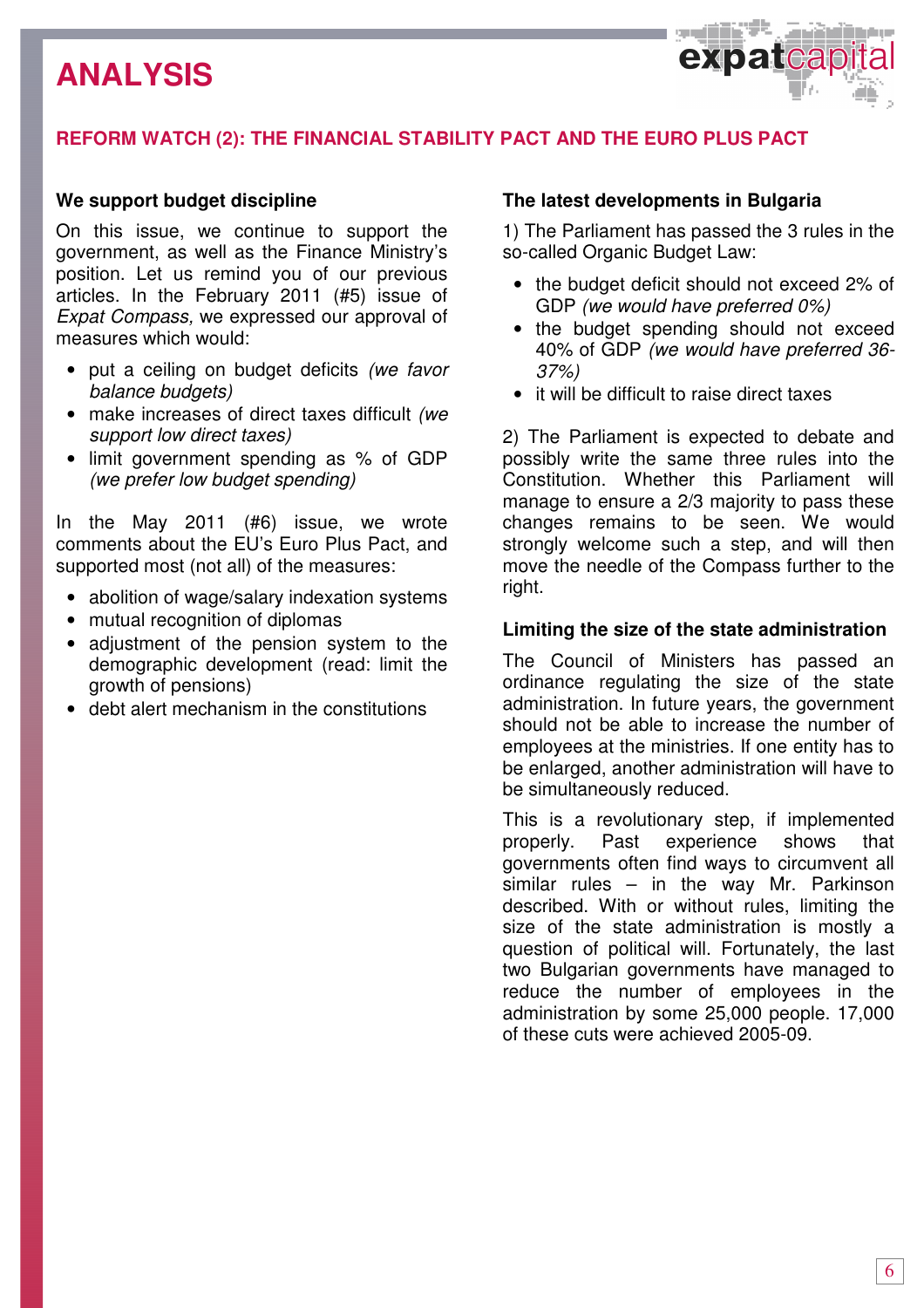## **GUEST COMMENT**



## **IN JUST SEVEN WEEKS AMERICA COULD RUN OUT OF BORROWED MONEY**

RICHARD WOLF USA Today, 17-19 June 2011

Exactly one month ago, the Treasury Department began issuing IOUs rather than bonds to some government pension funds. That allowed for continued auctions of so-called risk-free Treasury bonds until August 2. Unless Congress acts by then, the world's richest nation – unable to borrow \$4 billion a day to pay its bills – would risk default.

### **OR WOULD IT?**

To hear Treasury Secretary Timothy Geithner tell it, interest rates would spike, stock and home values would sink, savings and investment would dry up, jobs would disappear, businesses would fail, and everything from tax refunds to troops' salaries would go unpaid.

Federal Reserve Chairman Ben Bernanke says it would lead to "severe disruptions" in financial markets, lower credit ratings and damage to the dollar and Treasury securities. The centrist Democratic think tank Third Way claims that gyrations in labour financial and stock markets would cost 642,500 jobs, add \$19,175 to every mortgage in process and lop \$8,816 from the typical 401(k) account.

Others say the doomsday scenarios are hogwash.

Sen. Pat Toomey, R-Pa, says it would take a simple law laying out who gets paid first when the government no longer can borrow 41 cents of each dollar it spends. As long as bondholders collect interest on time, he says, there would be no default  $-$  just "sudden, drastic spending cuts" such as furloughing federal workers or delaying welfare payments.

Virtually no one expects this to happen. But to date, the White House and Congress haven't found a way to avoid it.

During the past six months, Washington has faced partisan showdowns over tax cuts, then spending cuts.

Now comes the need to increase the government's \$14.3 trillion debt limit – the amount of money it can owe creditors ranging from China to the Social Security Trust Fund. The ceiling was reached on May 16, and only action by a reluctant Congress can raise it.

The federal government relies on borrowed money like a fish needs water. Threaten to take it away, and you risk a global crisis with economic, political, diplomatic and even moral implications.

What happens if America can't pay its bills?

"Nobody knows what would happen, but why in the world would you want to try to find out?" says David Walker, the former US comptroller general now heading the fiscal watchdog group Comeback America Initiative.

"At least we experimented with nuclear bombs before we dropped one."

In the past half-century, Congress has acted 78 times to raise, extend or revise the debt limit – the amount of money the government can borrow to repay bond holders. The red ink has risen 49 times under Republican presidents, 29 times under Democrats. It's gone up 10 times since 2001.

Lawmakers often find ways to make the vote less damaging politically. Since 1980, the House has "deemed" a higher debt limit 15 times when passing a budget resolution, without spelling it out in the legislation.

In 1985, Congress attached a system of automatic spending cuts that would apply when the deficit exceeded annual targets. It lessened the blow for skittish lawmakers, only to be cast aside when the cuts proved too stringent.

This time is different.

The House must take a stand because of a change in its rules. And not since the postwar years after World War 2 has the debt been so damaging – nearly the size of the entire \$15 trillion economy. That has Republicans calling for spending cuts at least equal in size to any increase in the debt limit.

Says former Democratic congressman John Tanner of Tennessee: "The debt ceiling issue is a live-fire exercise."

### **Both parties share the blame**

How did we get \$14,300,000,000,000 into debt?

For three decades after World War 2, the nation's debt grew only incrementally, fuelled mostly by interest costs. In 1981, the debt was still less than \$1 trillion, and just one-third the size of the economy – manageable by any standard.

The Obama administration has taken to citing Ronald Reagan's promotion of debt ceiling increases as proof that it's not just a Democrat's desire. Indeed, it was Reagan's defence buildup and tax cuts, along with a major recession, that helped triple the debt on his watch, to nearly \$3 trillion – half the size of the economy at that time.

George H.W. Bush oversaw an increase to more than \$4 trillion, nearly two-thirds the size of the flagging economy then. From a deficit-fighting standpoint, even that was a victory, fuelled by Bush's reluctant agreement to raise taxes in 1990 – a decision that helped make him a oneterm president.

Four years of economic boom at the end of Bill Clinton's administration produced historic budget surpluses and reduced the debt as a percentage of the economy to 56%. But the accumulated interest costs still caused the debt to rise to \$5.7 trillion.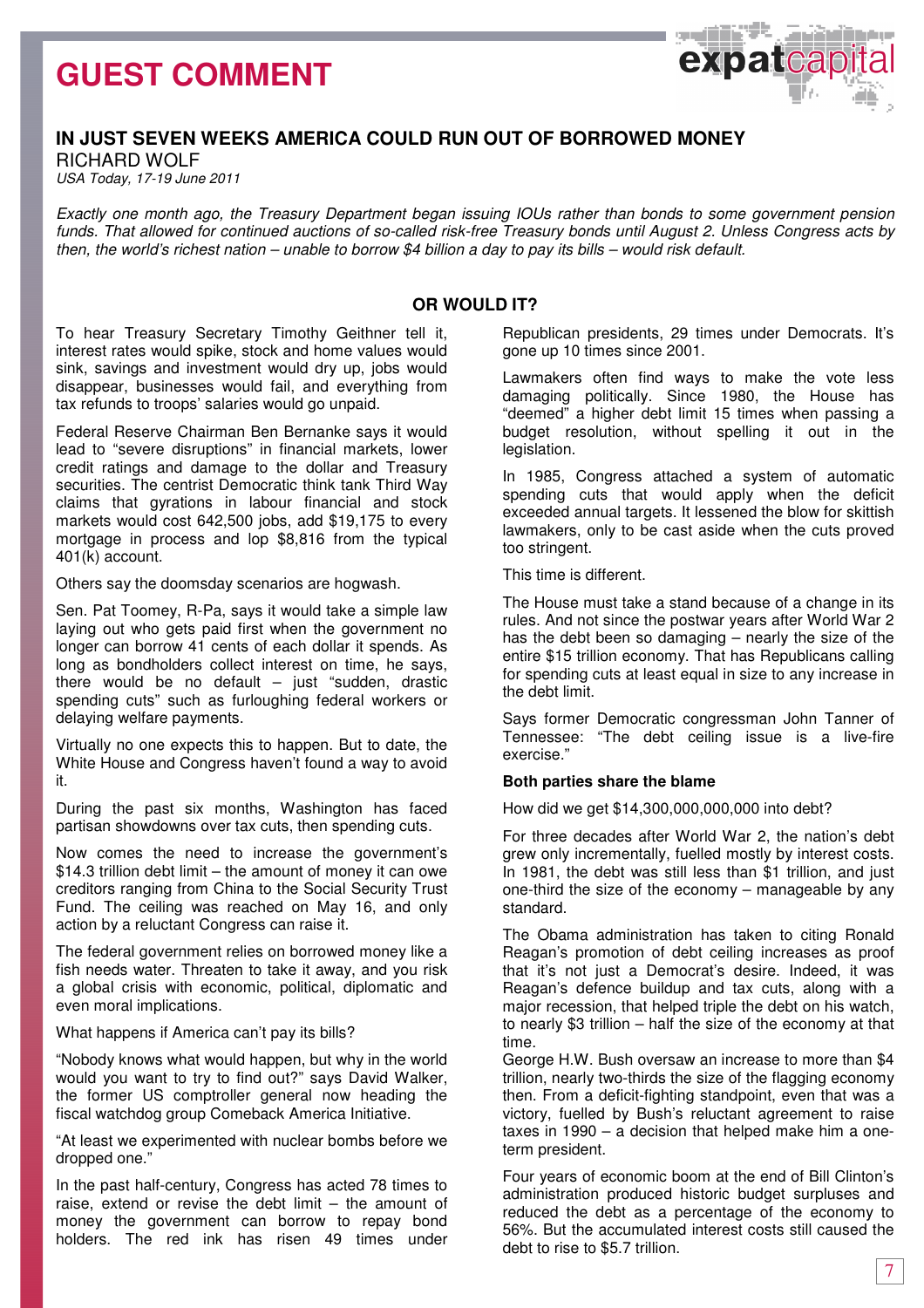

From there, it took off.

George W. Bush's tax cuts, wars in Afghanistan and Iraq, and expansion of Medicare to include prescription drugs were deficit-financed, sending the debt past \$10 trillion.

The recession and Obama's economic stimulus package in 2009 sent it higher still. And in December, Obama agreed to extend the Bush tax cuts through 2012.

Today the debt isn't just a problem because of its size. Nearly half of the \$9.7 trillion "public" debt – as opposed to the \$4.6 trillion held by the Social Security Trust Fund and other government accounts  $-$  is owned by foreign investors. Nearly half of that \$4.5 trillion can be traced to two countries, China and Japan.

Perhaps the biggest problem is the burden of the debt itself: \$225 billion in interest costs, projected to grow to \$800 billion in 10 years. That money doesn't buy a thing.

Because of those rising interest costs and a growing, aging population, even the deficit-reduction plans floated by Republicans, the White House and various outside groups wouldn't stop the debt from growing.

The most draconian – House Republicans' plan to slash \$4.4 trillion from the deficit in the next decade, then transform Medicare into a voucher-like program – projects a \$16.2 trillion debt next year. By 2021, even with all the cuts, it would be \$23 trillion.

"This problem," says Sen. Mark Warner, D-Va, a leader of a bi-partisan Senate effort to control the debt, "just gets exponentially worse."

### **Republicans are in the driver's seat**

For now, the nation's ability to borrow money is the big problem.

The Treasury Department makes about 1 billion payments a year, 80 million a month. Without borrowing authority, some payments couldn't be made. Obama and Senate Democratic leader Harry Reid control two-thirds of the negotiations, but Republican House Speaker John Boehner is in the driver's seat.

He's demanding that federal spending be trimmed by more than the debt ceiling is raised – perhaps \$2 trillion or more, if the ceiling is to be raised enough to get past the 2012 elections.

Republicans are insisting that entitlement programs such as Medicare and Medicaid be included in the cuts, but that tax increases be left out.

Obama wants to target tax breaks enjoyed by oil companies and others, and he's pushing for a "debt cap" aimed at locking in the savings over five years by forcing automatic reductions if needed.

House Majority leader Eric Cantor, R-Va, says more than \$1 trillion in spending cuts already has been identified by GOP and Democratic negotiators meeting regularly with Vice President Biden. Some of the proposals cited by both sides include reducing farm subsidies, overhauling the federal pension system and capping non-security spending for several years.

As Aug 2 nears, it becomes less likely that a deal to raise the debt limit can get through Congress in time. That means a short-term extension would be needed to avoid default.

The deadlocked debate has spooked financial markets and all three major financial ratings agencies. Pimco, the world's largest bond investor unloaded its U.S. government debt in March.

"It's a very dangerous game of roulette that we're playing right now," says Neel Kashkari, Pimco's managing director.

Standard & Poor's put the government on notice in April that its triple-A rating was in jeopardy. Moody's Investors Service warned this month of a similar downgrade. Fitch ratings say Treasury bonds could be rated as "junk" by August.

Among the world's nearly 20 AAA-rated nations, "the U.S. really is the only one that has not yet adopted a serious plan to reverse the upward path of debt", says Steven Hess, senior credit officer at Moody's.

### **Default clocks and payment plans**

That failure has at least some lawmakers preparing for default – something Congressional Budget Office director Douglas Elmendorf calls a "dangerous gamble".

One school of thought: it would never happen. The Treasury Department would find some way to extend the clock. Geithner's Aug 2 deadline isn't real.

Geithner counters that as soon as the nation failed to pay any of its bills on time – from salaries and contracts to tax refunds – "the world would recognize it as a firstever failure by the United States to meet its commitments."

As the deadline gets closer, raising the specter of "default clocks" on cable television for all the world to see, some lawmakers have introduced legislation that would determine who gets paid and who doesn't.

Toomey has proposed that principal and interest owed to bond holders take priority. Sen. David Vitter, R-La, wants Social Security benefits given the same priority. Rep. Martin Stutzman, R-Ind, would add military spending to the mix.

What actually would happen in the event Congress doesn't raise the debt limit is unclear.

Would federal workers be laid off, and would they be rehired and paid later? Would Social Security benefits be delayed? Would federal "prompt payment" rules require the government to pay interest on late payments?

The whole mess could be avoided if Democrats and Republicans agree to work together – something Senate GOP leader Mitch McConnell says would prevent either side from gaining political advantage.

"We can do something important for the country together, and this is the opportunity," he says. "That's the importance of this debt ceiling moment."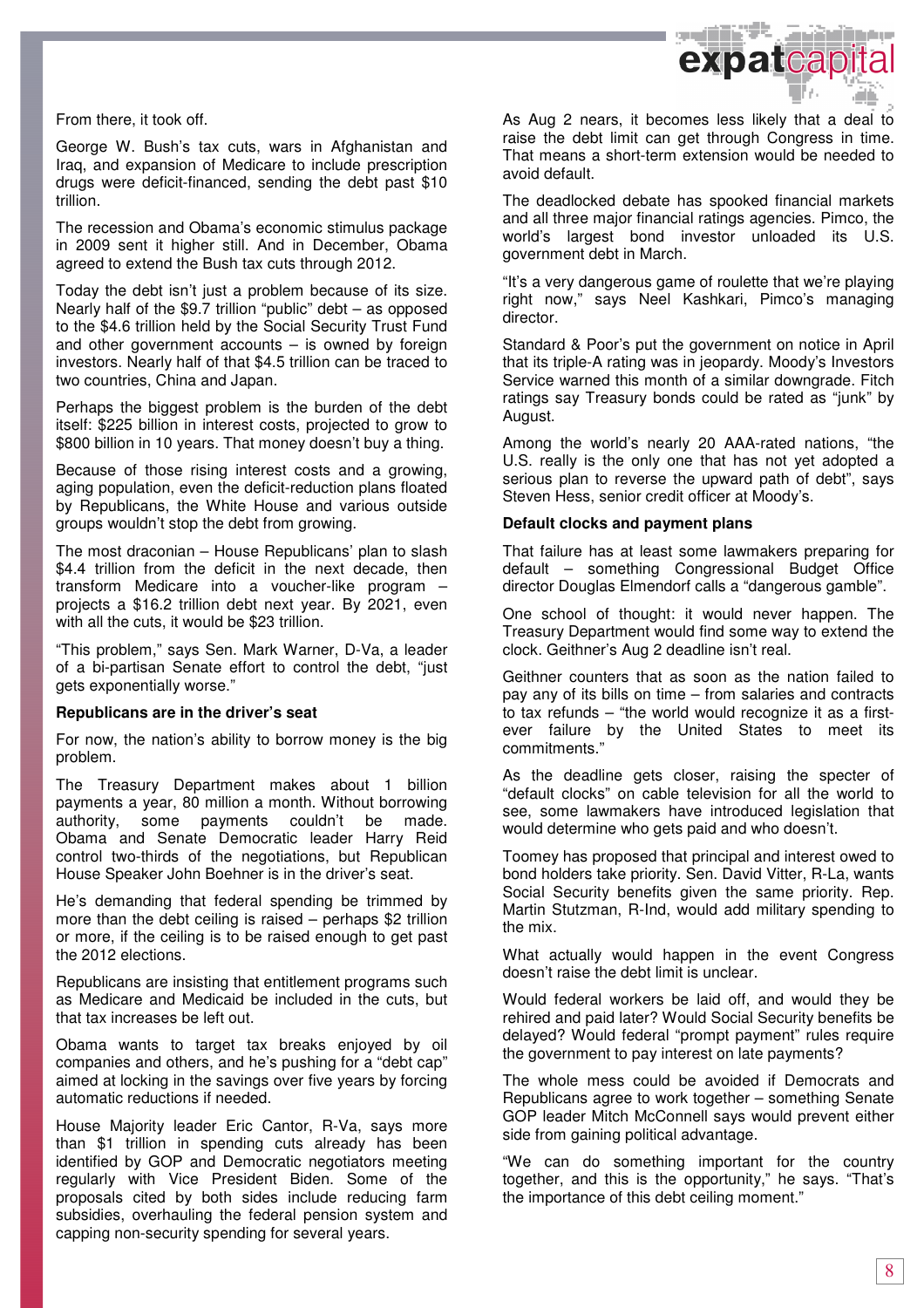## **GUEST COMMENT**



## **WELL DONE TO THE GREEKS – HOW NICELY THEY WERE MILKING AND WILL CONTINUE TO MILK EUROPE**

IVAN TODOROV, PhD, LAWYER

Published in Novinar (daily newspaper), 1 July 2011



Ivan Todorov is a PhD in Law and Managing Partner at "Georgiev, Todorov & Co".

He has diverse legal experience, especially in the fields of investment vehicles, licensing, privatizations and administrative procedures. He advises major companies investing in Bulgaria and major Bulgarian and foreign institutions and companies already established in our country.

Greece has attracted such amounts of EU resources, which none of the newly accepted EU members could even dream about. We remember well the cases when, related to the European financial support per agricultural unit area, it turned out that the Greek territory was three times larger than the real one. And this is the reason why the EU member in 'crisis'  $-$ Ireland – found out how to trick the system – there the rocks were painted white to look like sheep from the satellite.

We should take an example from the solidarity of the Greeks. The people there have received colossal funds from the EU, including applying serious and already mythologized fraud. Nevertheless, nobody says that there are corruption problems there. Also, Greece has been a member of Schengen for a long time. At the same time here, we caught a ridiculously small bribe at the Road Agency, we peddled for it, and the EU stopped the entire funding. Usually, when a fraud is revealed, one should be patted on the shoulder rather than penalized. But we do not have the Greek lobby…

Things are the same with our neighbours' foreign debt.

It is extremely shameless to take loans, spend over 150% of GDP and then to protest because you do not want to repay them. Greece was not under a dictatorial regime when it was taking this money. And this money was spent on Greece and the Greeks. How exactly they have divided it among themselves is their problem. There is no one else to repay on their behalf. And it is not instructive for future similar situations. Not to mention that Greece systemically violated the requirements of the Eurozone for budget deficits.

As a result, Greece built its infrastructure with all these hundreds of billions of euro. Highways are built everywhere. The price per kilometre is extremely high. This means that Greek companies have received a piece of the pie, too. Those companies are not Turkish, they have Greek employees. In the 1980s, Papandreou Senior nationalised large loss-making

private companies and refinanced them. Thus, a uniquely large and highly paid public administration was created. Before the crisis, the Greeks had higher salaries that those in Italy. They built many modern hospitals and other projects.

Bulgaria barely spends under EUR 300 million to build new roads and highways. With only one fiftieth of Greece's public debt, its neighbour Bulgaria would transform all its main roads into highways. And with one hundredth of Greece's public debt, Bulgaria would be perfectly clean for a hundred years ahead. Well done to the Greeks – they have taken all they could, they have spent and collected as much as they could, they lived well, built a nice country – and now others should rescue it. And the Greeks are quite right to laugh at us that it is dirty in Bulgaria, and that we are stupid for not fighting for our rights. The new EU members such as Bulgaria must only learn from them.

It is not clear how Greece will be able to repay EU|R 330 billion – the amount of their whole public debt, even given the relatively low interest rates after the EU acquired the debt. This makes approximately EUR 66 000 debt for every working Greek. This means that Greek should pay over EUR 600 per month for 20 years. If this does not include the shortfall in the pension system amounting to nearly EUR 500 billion. Guess how the Greeks will pay their debts.

With EUR 100 million revenues at the Greek railways only the salaries are EUR 300 million. How could this institution be reformed, or who would buy it privatised? How could you lay off at least half a million unnecessary civil servants? Will they not die of hunger – they are not used to working, besides, there is no work to do.

In Greece, tax evasion is a national sport. The Greeks franticly protest against the government's weak current measures. And no way would they agree to repay the entire debt. The opposition is also categorically against the new passed by the Parliament measures – budget cuts, privatisation and higher taxes.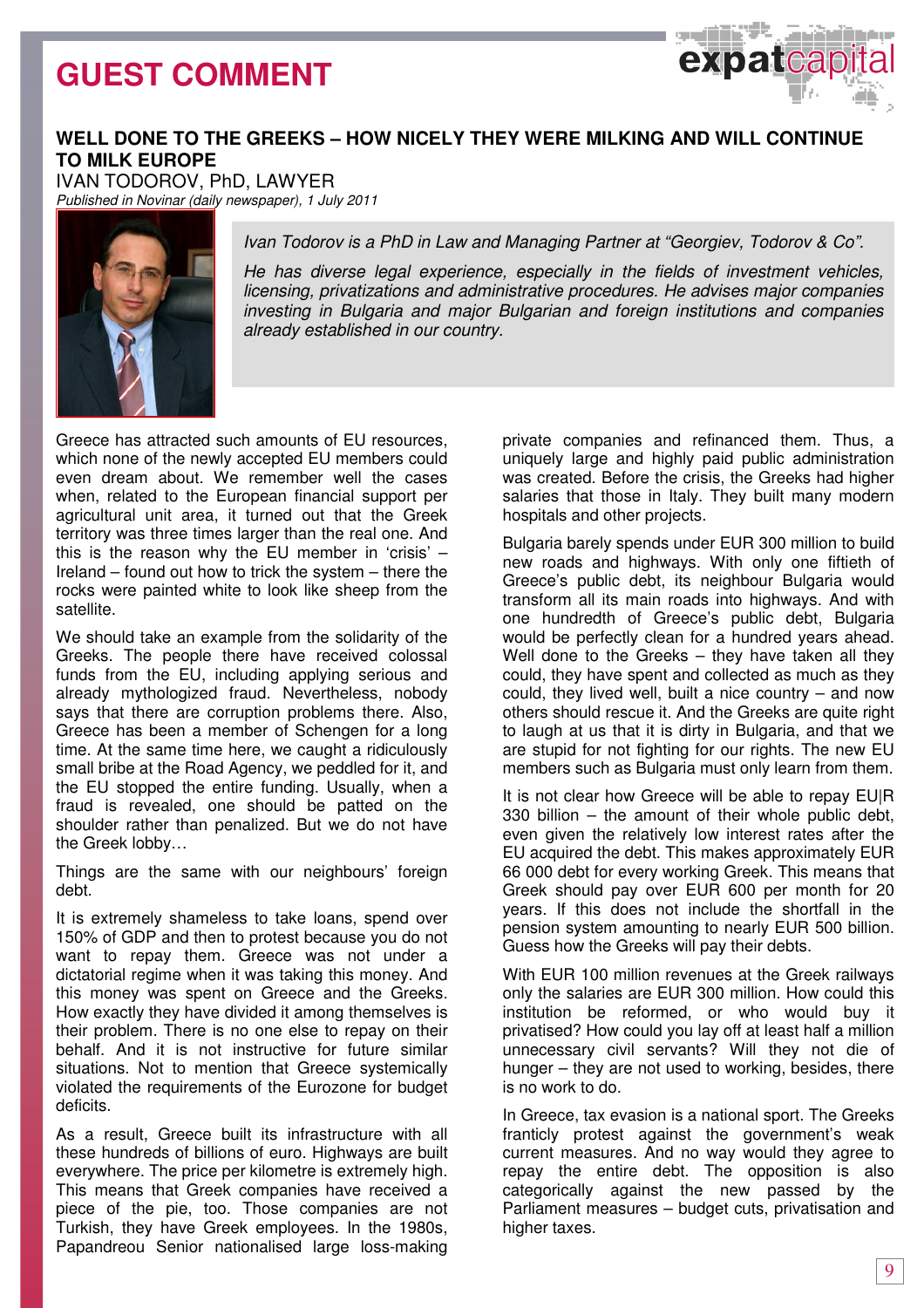

Do you think Greece has taken adequate measures to create confidence that the country will be able to pay its restructured external debt to the EU? Nothing like that. Despite the cuts of state, municipal and other public employees, there will still remain nearly 900,000 servants – more than three times over the normal rates. Instead of at least straitening the budget, Greece continues to accumulate debts and with an expected budget deficit for this year (according to the IMF) of about 8.4%.

In this case, at first glance it seems better for Greece to declare bankruptcy. Thus, the country could easily remove some 50% of its liabilities and reschedule them during further negotiations. However, let us look at the structure of the Greek debt. According to the Bank for International Settlements, the largest private creditors (banks, pension funds, etc.) are French (75 billion), Swiss (64 billion), German (43 billion), and Greek (105 billion).

The problem for Greece is that a significant part of its liabilities are owed to Greek banks and pension funds. And they will just simultaneously go bankrupt, if Greece refuses to pay its debt. At present, Greece has no money to pay even only its Greek creditors. Such a massive bankruptcy would collapse the entire economy. This is the main reason why Greece is seeking for European support to restructure its debt. It is also questionable whether, without significant refinancing by the ECB, the participation of the Greek banks targeted at the EUR 28 billion in debt restructuring would be ensured. In the restructuring, the European countries will take on a substantial part of the payables to the Greek pension funds.

So, in this case Greece can more easily twist arms, threatening to declare bankruptcy – Europeans will be the only victims. As there will be no way out for them after the restructuring, they will be forced to reduce and reschedule, until the Greek debt melts down significantly. Due to their large exposure to Greek debt, it is quite natural for France and Germany to look for ways to solve their problems – note, THEIR OWN problems – via postponing the Greek bankruptcy. They are trying to dump the weight onto their next governments and onto the rest of the Eurozone and EU members. This is a problem for those countries which did not implement the necessary regulatory control over their financial institutions when they invested in Greek debt. The investors made their investments, heavily relying on the support of their governments when the situation in Greece goes bad. So, the investors were buying Greek bonds, made profits, earned fees, no one controlled them, and now someone else should pay the bill.

That is why some wise and therefore successful countries such as the Czech Republic and Slovakia refused to support Greece. How come someone who was spending rationally and received very moderate EU funds should support someone else who was spending recklessly, knowing that he would probably be unable to repay. It is not normal that the poor and thrifty should pay for the rich and wasteful. In light of these obvious facts, in March Bulgaria decided to join the Euro+ Pact, the purpose of which is to finance countries in crisis such as Ireland, Greece and Portugal. We are going to rescue the Irish who earn over ten times more than us!? Is it interesting who has agreed that the Bulgarian participation in this project should be 17% of our GDP – nearly three times more than some developed countries such as Austria.

Even taking into account the reduction by half for the first twelve years, we are again paying proportionally much more than the rich. It turns out that although we are poor and we have been saving for the future, it is us who will rescue the rich who have lived lavishly. Although the Euro+ will only be activated for Bulgaria after its accession to the Eurozone, it is dangerous for our country because of the possible forced increase of direct taxes. The low direct taxes are one of the main reasons for attracting foreign investors to produce in Bulgaria for exports. The EU treats is quite equally on the spending side as far as Bulgarian payments to the EU are concerned. However, this is not true about EU funds – for example, our farmers receive ten times smaller subsidies per hectare that their Greek fellows.

Financially, since the beginning of our EU membership, the inflow of EU funds into Bulgaria is comparable to our payments to the EU. Besides, we have to pay for a huge administration which processes piles of paper related to European projects. Not to forget the huge waste of time for private companies fighting with the bureaucracy of EU funding. It is not a surprise that many Bulgarian companies consider it worthless to participate in such projects.

It is a quite separate issue that the EU is extremely useful in many areas for us (and for all member states) – starting with the common market, continuing with the freedom of movement and the pressure for reforms – the main driver for changes in Bulgaria for the time being. But that is another storyline.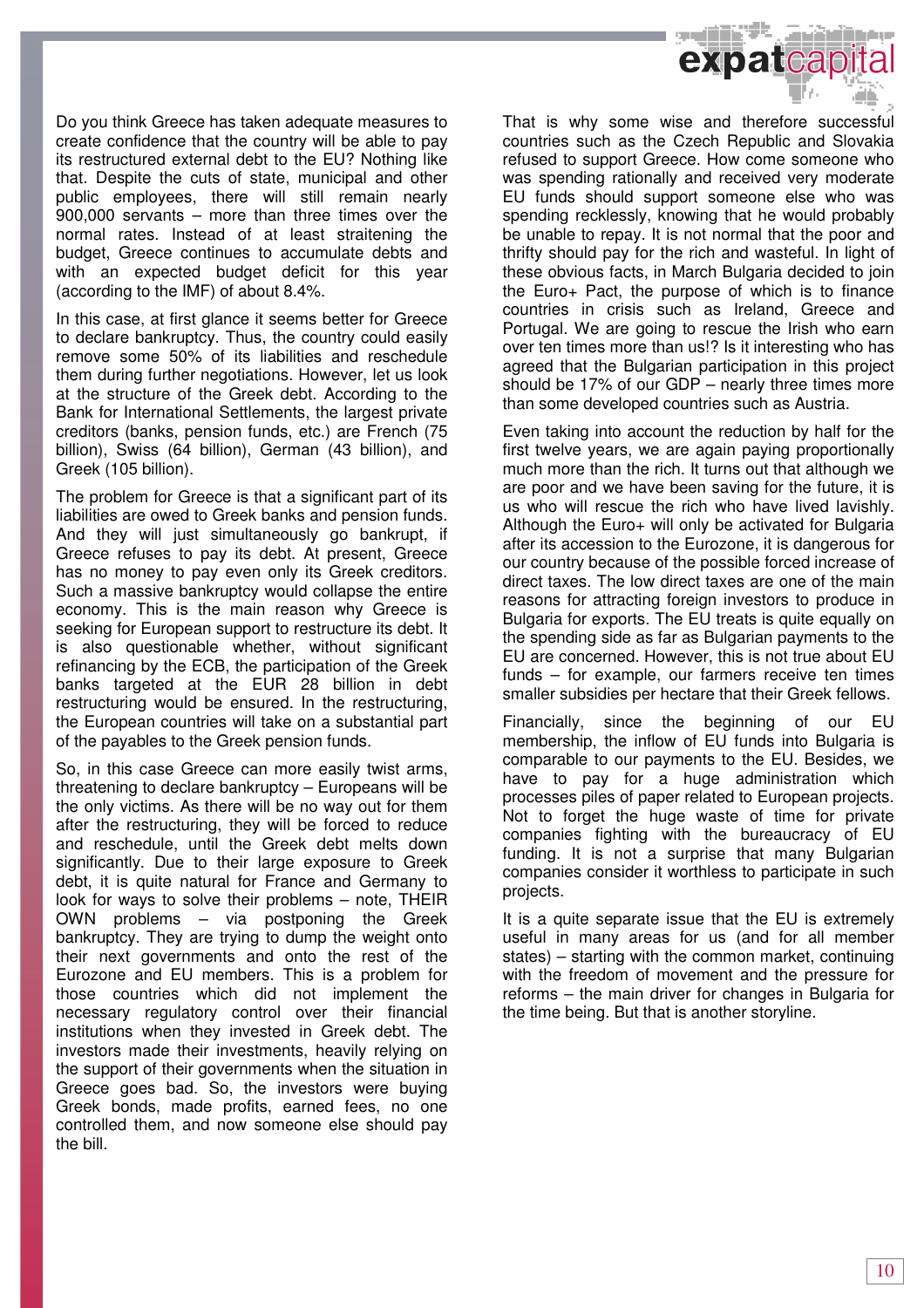

## **ACROPOLIS ADIEU\*. IMPLICATIONS AND LESSONS FOR BULGARIA**

NIKOLAY VASSILEV, CFA

Standart (daily newspaper), 27 June 2011

### \* A famous song by Mireille Mathieu

[In this short article, I am not intending to deeply analyze the Greek economy. Rather, I would like to draw conclusions and lessons for Bulgaria.]

All of us Bulgarians like Greece – the sea, the ouzo, and the music at the least. We all admired the 2004 Athens Olympics and Greece's amazing success at the European Cup in the same year. We all envy the climate, the lifestyle, and the living standards.

While some people claim that earlier in the 20<sup>th</sup> century Greece had not been much richer than Bulgaria, and possibly poorer, Greece definitely took off after it joined the EU in 1981, 26 years before Bulgaria. Due to the normal conversion processes, the higher growth, and the large influx of European funds, Greece accumulated wealth and developed management skills. The country became a major foreign investor throughout the Balkans and elsewhere. It is a home to many respected multinational companies, as well as to diverse consultants roaming in the region. Summer tourism has been a major success. The infrastructure is superior (just take a drive from Igoumenitsa to Alexandroupolis)… Coming out of the old system and entering two deep crises in 1990-91 and 1996-97, Bulgaria seemed light years away from its southern neighbour, whatever the question.

### **Table 1: Greece's dominance in the level of development**

| Indicator                        | Greece         |     | <b>Bulgaria</b>           |       |
|----------------------------------|----------------|-----|---------------------------|-------|
| Wealth, incomes                  | Higher, rising | --- | Much lower, rising faster |       |
| Strength of the corporate sector | Very good      | --- | Weak                      | $- -$ |
| Investments abroad               | High           | --- | Almost none               | $- -$ |

So, what has happened since 1997 and especially over the last several years, that today the Greek crisis is major news globally?

### **Table 2: Greece and Bulgaria: reform checklist, 1997-2011**

| <b>Indicator</b>            | Greece                    |       | <b>Bulgaria</b>           |           |
|-----------------------------|---------------------------|-------|---------------------------|-----------|
| Privatization               | Slow                      |       | Much faster               |           |
| FDI inflows                 | Low                       | $- -$ | Very high                 | $++$      |
| Competition in the economy  | Lower                     |       | Higher                    |           |
| Budget discipline           | <b>Disastrous</b>         | $- -$ | Excellent                 | $++$      |
| Public debt                 | Astronomical              | $- -$ | Very low                  | $++$      |
| Public sector, share in GDP | High                      |       | Low                       | $\ddot{}$ |
| Number of civil servants    | Very high                 | $- -$ | Low                       |           |
| Unemployment                | Rose dramatically, lately | $-$   | Fell sharply in 2001-2008 | $\pm$     |
| Strikes and protests        | Frequent and large        | $- -$ | Rare and small            |           |

| Well, Greeks believe in many contemporary myth and<br><b>legends</b>                                                                         | In contrast, Bulgaria crashed so badly in 199<br>learned a number of lessons, the hard                                                      |
|----------------------------------------------------------------------------------------------------------------------------------------------|---------------------------------------------------------------------------------------------------------------------------------------------|
| 1. EU funds will always flow in, and at an accelerating pace.<br>The European Commission will always be closing its eyes<br>on any misdoings | 1. In order to avoid future hyperinflation an<br>monetary discipline, a currency board was<br>1997. You think that has been popular with th |
| 2. It is ok to spend more and more through the budget, as well<br>as to live beyond one's means                                              | 2. In order to avoid the accumulation of new<br>repay some of the old debts, budgets were a                                                 |
| 3. It is ok to run enormous budget deficits and underreport<br>them to Brussels - over 15% in 2009, over 10% in 2010                         | during some of the years $(\pm 1\%)$ , or ev<br>surpluses in 2004-2008 (is there a Gr                                                       |

- 4. It is ok to pile up unthinkable amounts of public debt, and this can be sustainable – almost EUR 350 bn, almost 150% of GDP
- 5. It is ok to run many overstaffed and loss-making stateowned companies, never to restructure or privatize them due to the lack of political will and the inevitable protests
- 6. It is ok to have powerful trade unions able to shut down the whole country multiple times a year, protesting just against everything
- 7. It is ok to discourage foreign investment and international competition in a number of industries
- 8. It is ok to then blame all the pain resulting from the lack of reforms on everyone else: Brussels, the IMF, the ECB (European Central Bank), and the creditors.

**I**6-97 that it **learned a number of lessons, the hard way** 

- nd the lack of s introduced in 1e population?
- $\nu$  debts and to Imost balanced en had large eek word for surplus?). You think that has been pleasant for politicians?
- 3. In order to restructure the economy, many of the stateowned enterprises have been privatized. You think everyone was happy with that?
- 4. Significant FDI has flown in over EUR 30 bn in a decade – partially due to the super-low direct taxes. Bulgaria has been among the champions in the world in terms of FDI as % of GDP. You think this is because of our blue eyes?
- 5. Bulgaria today has much less state administration. In addition, in Greece, even the employees in the state owned companies have a civil servants status, which means they have the same huge privileges and cannot be dismissed. Besides, the employees in our public sector have limited rights to strike – unlike many other countries. You think making the Bulgarian society more liberal and reformed than most of Western Europe has come for granted?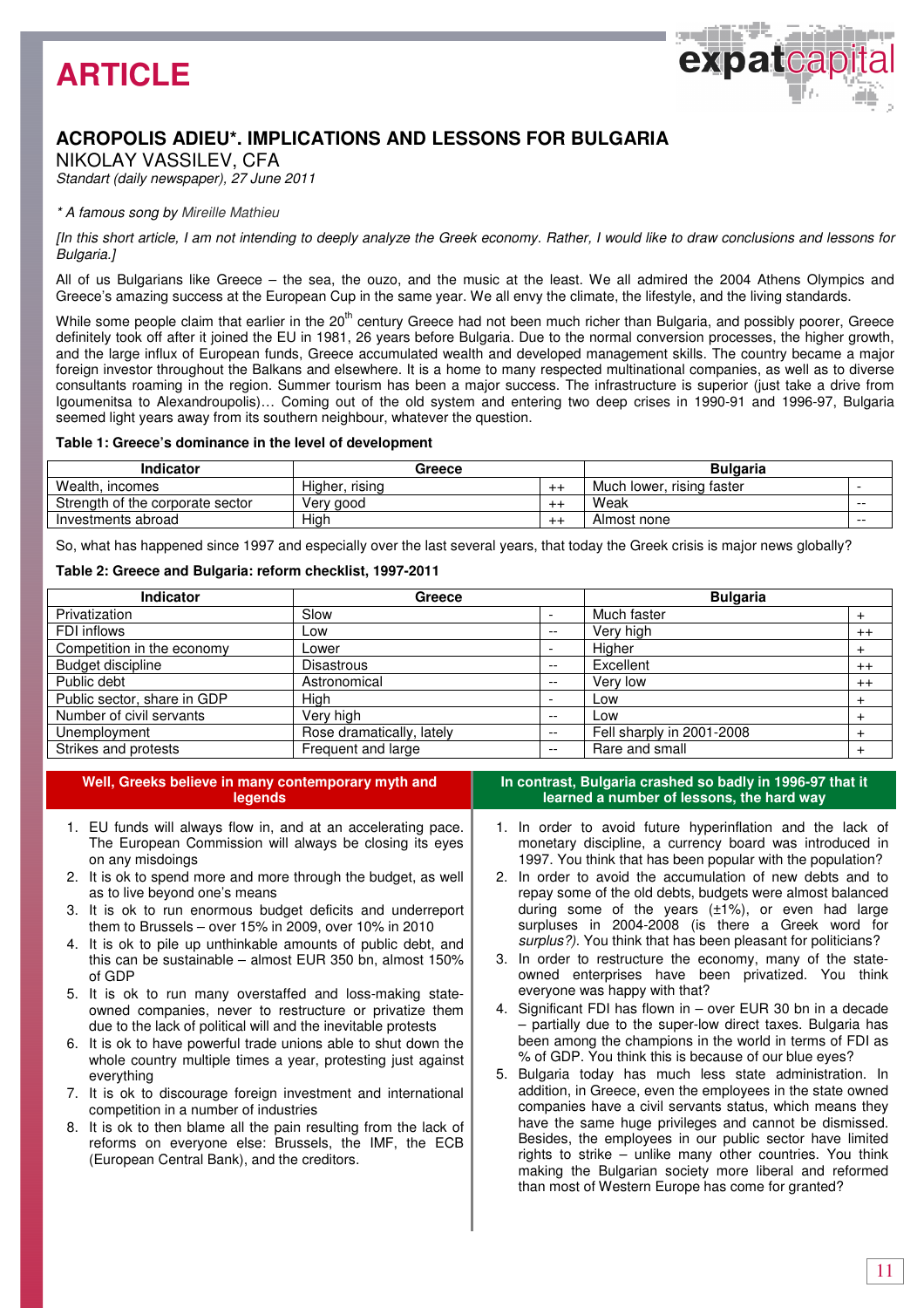

### **As experience showed, high spending does not equal high wealth**

It is traditionally difficult for ruling politicians and for economists to persuade the public that fiscal discipline and macroeconomic stability are useful. Most populists always argue for higher pensions and salaries, for larger budget spending of any kind. They believe in the myth that if the government spends more, the nation will certainly become richer, overnight. The usual argument is that 'Bulgaria is still the poorest country in the EU'. As if this can be suddenly changed through some miraculous abracadabra.

Some countries (Greece, Hungary, most of Europe, the US) ran disastrous deficits in the last decade – even when the global economy was booming. Interestingly, they did not achieve higher growth rates than Bulgaria. Our country learned the lessons of the 90s, swallowed the sometimes bitter pills of the IMF, and gained. We have simultaneously achieved:

- the lowest direct taxes in Europe
- above-average growth rates
- incomes tripled in euro terms within 8-10 years, quintupled in dollars
- the highest FDI as % of GDP in Europe for most of the period
- the second lowest public debt/GDP ratio in the EU (EUR 5-6 bn for Bulgaria versus EUR 350 bn for Greece)
- the biggest drop of unemployment between 2001-08: by 13 percentage points

### **1) Happy end – IMF style**

#### Greece realizes that creditors deserve to be paid back – this is logical to us but not obvious to the Greeks.

• A real austerity package is passed, leading to a budget surplus of, say, +5%. What even CNN calls 'extremely harsh austerity measures' have reduced the deficit from -15% to -10%, still a super large deficit.

If you weigh 350 kilos and want to get slimmer, you actually have to start losing weight, not just gaining less than before. Gaining 'just' 10 kilos this week after having gained 15 kilos the week before can hardly be considered a worthy achievement. A million Greeks periodically go to the streets – protesting against what exactly?

This would be the best scenario, but I doubt it is possible at all because we have no reasons to believe the politicians will find political will. The Greek public does not seem ready to face the reality. By the way, what has happened to all the privatization promises?

#### **2) Bailout – Merkel/Sarkozy style**

The European taxpayers are somehow fooled that Greece is doing the right reforms, and pay another 12-digit bill

**POSSIBLE SCENARIOS** 

However, such European leaders would be crucified for their solidarity as time will show that in Greece not much has changed. The Northern cousins from the European family would see no reason to work even harder so that other can continue enjoying a lavish lifestyle.

This problem is called 'moral hazard'. If Greece is bailed out, why would the other Southerners have to be disciplined? It is much easier to spend, and then Aunt Angela will eventually sign the cheques.

#### **3) Default – Russia 1998 style**

If you own Greek government bonds and you do not get paid as promised, you would not be fooled by nice-sounding words such as restructuring or voluntary. If you do not get paid, this is called default. It is very difficult to guess how this is going to develop. My predictions would be:

- German, French, American banks, and other investors will suffer a deep 'haircut' of, say, 50%.
- The ECB has recently bought large amounts of Greek debt. That means losses, too.
- However, there might be a special deal for the Greek banks which could be protected from some of the losses, or recapitalized by the state. No bank failures.
- Sell euro, buy dollars. A lot of shame for the Eurozone.
- Speculators will be stimulated to consider 'checking out' other warm European countries which produce nice wine.
- Continuing recession in Greece. No investments flowing in for a long time.

### **WHAT SHOULD BULGARIA DO?**

Keep cool. I do not think any banks in Bulgaria will sink. Some exports to Greece will have to be postponed. The border might be blocked by Greek protesters again. Not such a big deal. If Bulgaria's diplomacy is smart, we should be able to demonstrate that we are not always the worst relative in the family. On the contrary, we may publish books on fiscal discipline and indulgently give them to the Europeans. However, we are usually not very good at international PR.

### **CONCLUSIONS**

Fiscal and monetary discipline is difficult to achieve and might be painful, but it produces results. Incomes and production are rising, albeit more slowly than everyone desires. Life sometimes shows that if you progress at a moderate pace, you might still overtake the others, if they fail. This can be true in business, in sports, and also about the relative performance of countries. True, Greece is still much richer, but the difference is decreasing. We learned much from our neighbours in the last years. Many Bulgarians can dance sirtaki. May be it is time for the Greeks to learn some Bulgarian horo. At least as far as economic policies are concerned.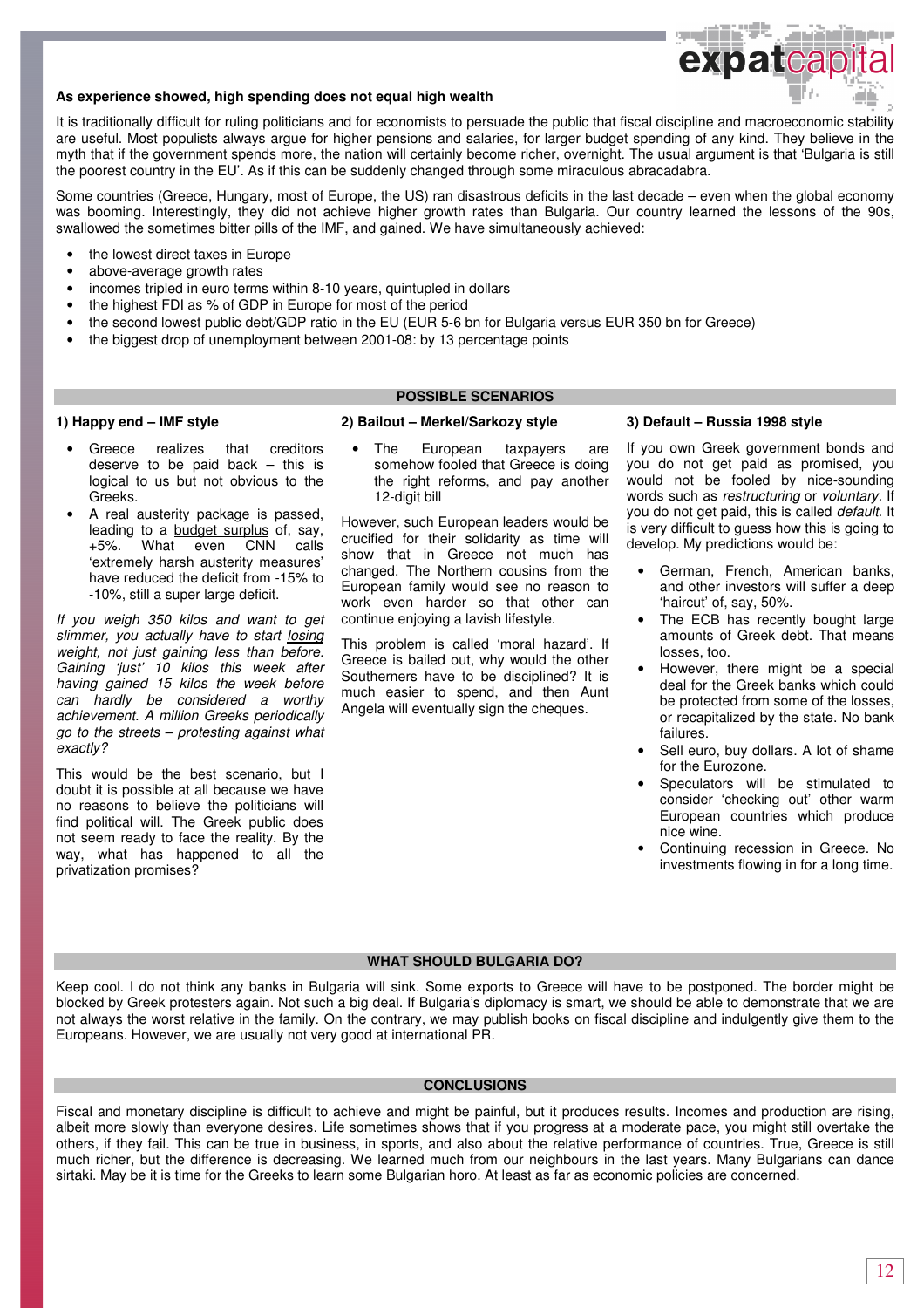## **ARTICLE**

## **OUZO AND TEARS**

NIKOLAY VASSILEV, CFA

The article was published in the Banker (weekly newspaper) under the title "Deficit Leaders", 16 July 2011

### **The lessons (un)learned from the Greek crisis**

### **What are we going to remember about the administration of G. Papandreou – too little, too late**

This is a government of the Greek left party PASOK, but with international pressure and support it is heroically trying to implement restrictive policies and reforms, regardless of the spectacular strikes and protests. Thank God, we do not remember those for a long time in Bulgaria. Although the direction of the reforms is correct, they are late by 5-10 years and not enough at all. There was supposed to be privatization, but I still have not noticed any for the last two years. Not to mention the missed last 20 years. Allegedly, the budget cuts are dramatic, but still there is a colossal deficit.

How could one consider a budget deficit of 8% (or 5% according to the IMF) for 2011 sufficient, after 15 and 10% for 2009 and 2010? With such a deficit the debt will increase by 15-20 billion euro (!) this year, after it had been increasing by tens of billions during the last years. I would suggest a budget surplus of at least +5% of GDP annually, so that the debt burden would start to decrease, not just to increase more slowly. Is it possible that no one in Athens apart from the Government and the fragile parliamentary majority understands this simple arithmetic? It is like the car is going fast towards an abyss, and we are just pushing the gas less instead of jumping sharply and dramatically on the break.

The Government might leave prematurely. Probably, it will be remembered mostly with the fact that during its term the country declared bankruptcy. The heroism and efforts in politics rarely get appreciated. The opposition, which today irresponsibly refuses to support the required measures, will probably win the next elections and will blame the previous government for not having conducted the necessary reforms, and thus allowing the bankruptcy.

### **What is the situation in the other countries?**

Bulgaria was rescued by the IMF in 1997 with the micro amount of about US\$ 1 billion. Not aid, but a loan serviced regularly. That is probably the most successful operation of the Fund. Only 7 years later, the previously ashamed "poor student" joined NATO, after 3 more years joined the EU, and today we have the second lowest public debt as % of GDP in the Union. Only Estonia is before us, but just two decades ago it was a newly established country with zero debt, while Bulgaria, even after the forgiveness of part of the debt in 1994, was the most indebted country in all of Europe with over 140% of GDP.

Today, our public debt is about EUR 6 billion, 1/6 of our GDP. And the currency reserves of the Bulgarian National Bank (BNB) are double that. I.e., the bank deposit of the family is twice bigger than the mortgage –

great! Greece with a population of more than 10 million has debts of some 350 billion. What about Spain with three times larger debts? Italy with EUR 2 trillion? The US with over US\$ 14 trillion? And Japan with the incomprehensible to me 225% of GDP?

expatcap

As a former minister, who throughout the years has jealously and unpopularly resisted all budget deficits and precipitated income increases, now I feel like in a world of crooked mirrors where the crazy people consider the normal ones crazy. I really do not understand how during one of the strongest decades for the world economy (until 2007-8) most of the governments around the world went mad and allowed such astronomical deficits and debts, instead of using the good times for their reduction.

I.e., not only Greece has acted short-sightedly. Many others have done the same, too. Probably, the future history textbooks will say that the mankind has allowed an economic disaster commensurate with the climate changes due to pollution.

### **Are there reasons to admire our neighbours?**

Recently, you have probably heard statements like 1) "The Greeks know how to unite and to protect their rights – unlike us". Or 2) "They will get better quicker than us again, and we will remain poor". Or 3) "What does the ordinary Greek care that the country has debts, he is still living well".

I do not share such superficial and static opinions.

1) According to me, the protesters are numerous but they do not know what they want and do not have reasonable proposals. They are against every correct decision: budget restrictions, restructuring of enterprises and privatisation of assets, restraint of excessive incomes. About one thing they are absolutely right: they are blaming the whole political class for the disaster. But about another they are not right: instead of clenching their teeth and starting to work, they just want to dole from the state. What is more, 5-10 times more than us.

2) Yes, Greece will not die after this crisis – as Argentina did not die after 2002. But in Argentina incomes fell several-fold, measured in dollars. Greece will recover someday, but deep scars will remain:

- Recession, lower incomes, shortage of investments
- Outflows of Greek capital towards safer destinations (London) and destinations with lower taxes (Bulgaria)
- Lack of trust of foreign investors
- Forced and very belated sell-outs of assets from islands to shares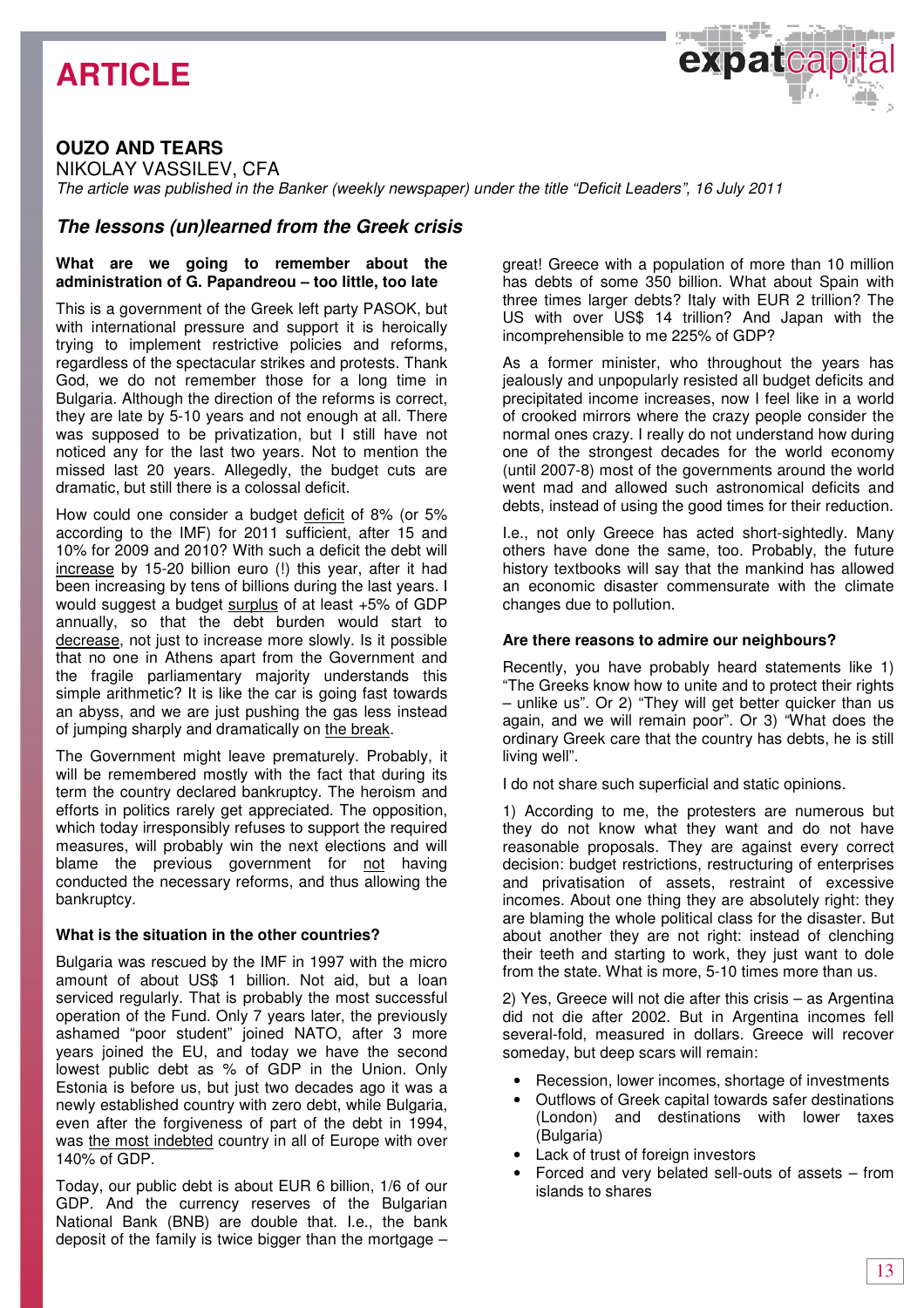

- Collapsed national pride and a lot of shame. I do not know how to measure this – just remember where you were and how you felt in 1996-97. At that time, I was a student in Tokyo and Boston, everybody knew what the situation in Bulgaria was, and I was really ashamed.
- Colder attitude of the Europeans towards this part of the continent.

I do not know when and how the neighbours will "get better", but to them, the world will not be the same for at least one more generation. This is a chance for countries like ours to pull forward and to catch up with those who are now running backwards.

3) The ordinary Greek will understand that he will live in a country with high unemployment – no wonder over 20- 25%. That his incomes during the next 10 years will be frozen and periodically cut. And he will care about what the government is doing.

### **It is not the rating agencies' and the speculators' fault**

I have never shared the opinion that the "the bad" speculators are guilty for the failures of a country. The so called speculators are the large global funds and banks – investors who have purchased Greek bonds, after that trade them in the markets and then expect to get paid. If somebody does not like how financial markets operate, he should not issue bonds because they are traded in financial markets, not in a grocery. When bonds are issued just before elections in order to raise salaries – investors are welcome. And when their faith shakes up – they become bad. The fault for this crisis is of the governments which maintain chronic deficits, not of the investors for whom trading securities is business.

The same applies to the credit rating agencies. They exist to tell the truth. It is possible that in a few percent of the cases they prove wrong or are slow in their analysis, but this does not change the whole benefit from their work. In the majority of the cases they are right. For instance, they have given Germany a higher rating than Zimbabwe. Could you imagine the opposite?

This is like a statesman who does not get ashamed if the media prove he is corrupted, but anathematizes them as "the bad guys".

I am disappointed that prominent European politicians propose the dismantlement of the rating agencies – because this week they lowered the rating of another European country in trouble – instead of implementing the required budget reforms on the continent.

### **Why did Bulgaria not collapse?**

I hope that the readers feel the difference between the silent heroism of the teams of Sofiyanski, Kostov, Simeon II, even Stanishev, and partly Borissov's cabinet, on the one hand, and the irresponsible blindness of many other countries, on the other. After the collapse in 1996-97, a series of our governments have followed a combination of correct policies:

- super-fixed exchange rate via a currency board already for 14 years
- balanced budgets  $(\pm 1\%)$  in 1998-2002, significant surpluses (over +3%) until 2008. From 2009 onwards we have deficits, which I do not approve
- low budget expenditures usually below 40% of GDP. In my opinion, the optimum is 35-38%, then growth would be higher in the long term
- low direct taxes  $-$  the lowest in the EU at the moment

Every politician – be it a Prime Minister, Finance or Social Minister – wants to announce a sharp increase of pensions and salaries. In an election year or not. Slipping down the slide of populism is very easy. The countries which tried it got poisoned and paid a very high price – remember Hungary in 2006. Paradoxically, they did not become richer, but poorer. All the Bulgarian governments during the last 14 years conducted responsible policies, although this will not be appreciated – until now, none of the Bulgarian Prime Ministers has been re-elected. Their anonymous reward is that today Bulgaria will not collapse financially.

The sceptics would say: we are still the poorest in the EU, why should we care about this stability? The truth is that for the period of 1998-2008, Bulgaria gradually and consistently reduced the gap with other countries. I do not know whether during the peak of the hyperinflation in the 1990s the salaries were 3 or 5 dollars, but since 2001, the average income has tripled in euro and has increased 5 times in dollars. If someone knows how to increase it 10 times for such a period of time, "let him apply to the Armenian school", as an anecdote says.

### **Scenarios and issues in Greece**

For a long time, there has been no doubt for me that the outcome is lethal. There are several questions:

- 1) **When?** According to me, soon. Actually, the brain death could already be certain, but the relatives have not been informed yet.
- 2) **Will Greek banks collapse?** In my view, neither Greek, nor other. The cunning way would be to choose such a form of bankruptcy which could hit mainly the foreign players, the European governments, and the ECB, but to show partial mercy to the Greek banks. Or someone should recapitalise them as a part of the agreements. All that remains to be seen is whether the surgeons will not mix up the patients by mistake.
- 3) **How much water will the investors swallow?** Let us try to guess – a loss of some 40-50%.
- 4) **Will other countries follow?** It is hard to say. But the more time passes and the more money the EU is pouring into Greece, the less resources will remain to save others.
- 5) **Will the European and the world politicians wake up and balance their budgets?** I do not see that happening at all for now. It may be good for the current generation of "deficit leaders" to leave and for new ruling people to come, who belong to the IMF school. Taking Bulgarian advisers such as Velchev and Oresharski would not be a bad idea.